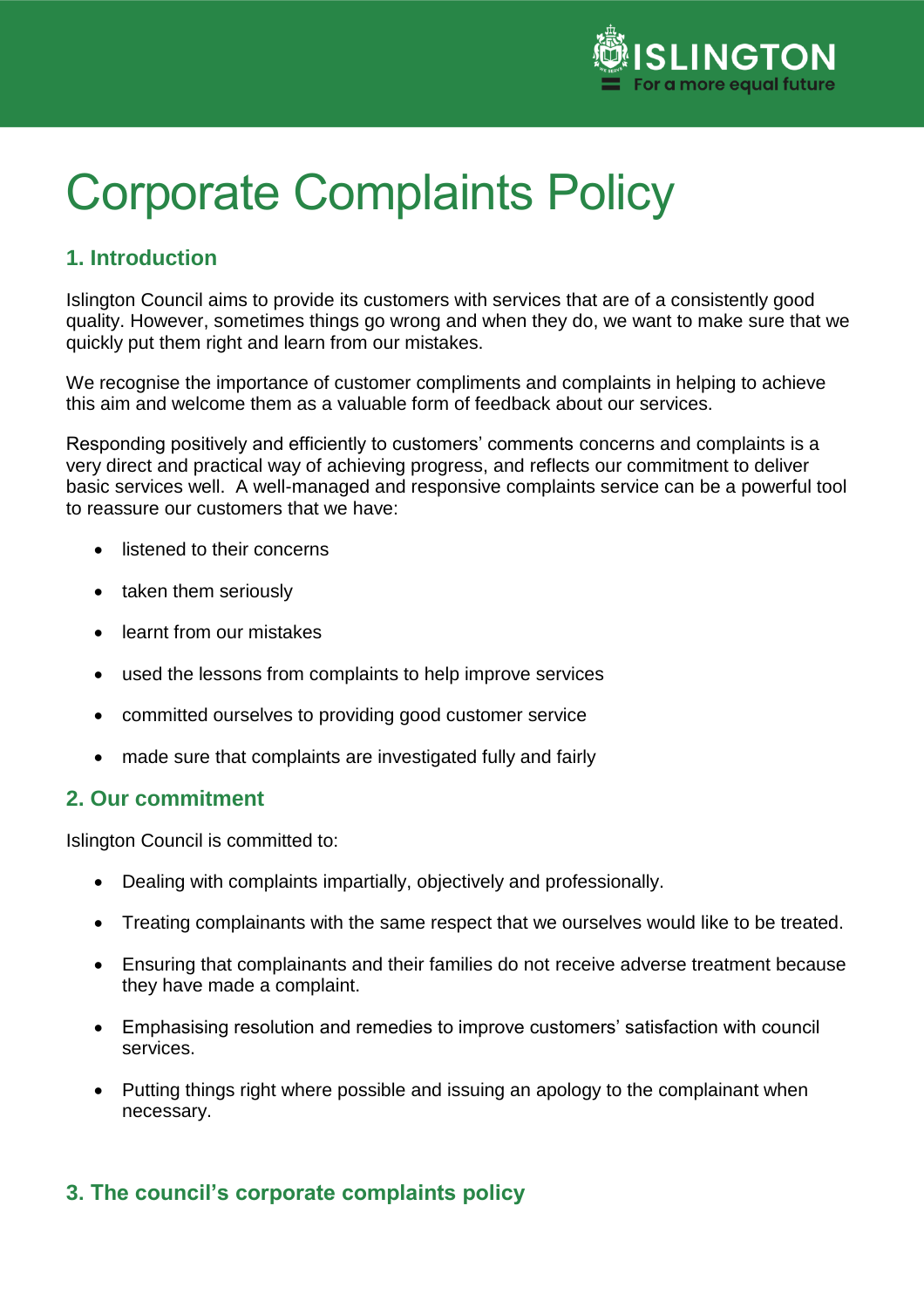This policy sets out our approach when dealing with customer complaints.

## **3.1 Definition**

A complaint is an expression of dissatisfaction, about the standard of service, actions or lack of action by the organisation, its own staff, or those acting on its behalf; affecting an individual customer, resident or group of residents.

Customers do not have to use the word 'complaint' for a complaint to be regarded as a formal complaint.

## **3.2 What services can customers complain about?**

In general, a complaint can be made about services delivered by the council as well as services delivered by contractors and external agencies on behalf of the council.

We will investigate all complaints with the exception of:

- **Service requests** these are initial requests for a service provided by either the council, its partners or contractors, such as a missed bin collection or a repair. Service requests can be reported online at [www.islington.gov.uk/contact-us](http://www.islington.gov.uk/contact-us). Alternatively, you can call on **0207 527 2000**, Monday to Friday from 9am to 5pm.
- **Claims for damages/compensation** these should be dealt with as an insurance claim. If your property or any personal items have been damaged, this is an insurance matter. In the first instance, you will need to make a claim via your own home contents insurance. If you do not have a contents insurance policy, please contact Homes and Communities on 0207 527 5300, or by email at HomesandCommunities@islington.gov.uk. If the claim relates to an accident on public highway, please contact [Public.Realm@islington.gov.uk](mailto:Public.Realm@islington.gov.uk)
- **Complaints that are more than 12 months old** any complaint known about by the customer, that was not reported to us within 12 months will not be accepted unless there is good reason for the delay e.g. customer was in hospital, evidence may be required.
- **Appeals to tribunals** e.g. parking fine, housing benefit assessment, council tax support and service charges. Customer should use the appeals process, for further information on the appeals process, please see the links below:
	- o [www.islington.gov.uk/parking/parking-tickets](https://www.islington.gov.uk/parking/parking-tickets)
	- o [www.islington.gov.uk/benefits-and-support/disagreeing-with-our-decision](http://www.islington.gov.uk/benefits-and-support/disagreeing-with-our-decision)
	- o [www.islington.gov.uk/housing/council-homeowner-services/service-and-works](https://www.islington.gov.uk/housing/council-homeowner-services/service-and-works-charges)charges
- **Previous appeals** the council cannot accept complaints about matters that have already been the subject of an appeal to a tribunal or to a government minister or are part of previous court action against the council.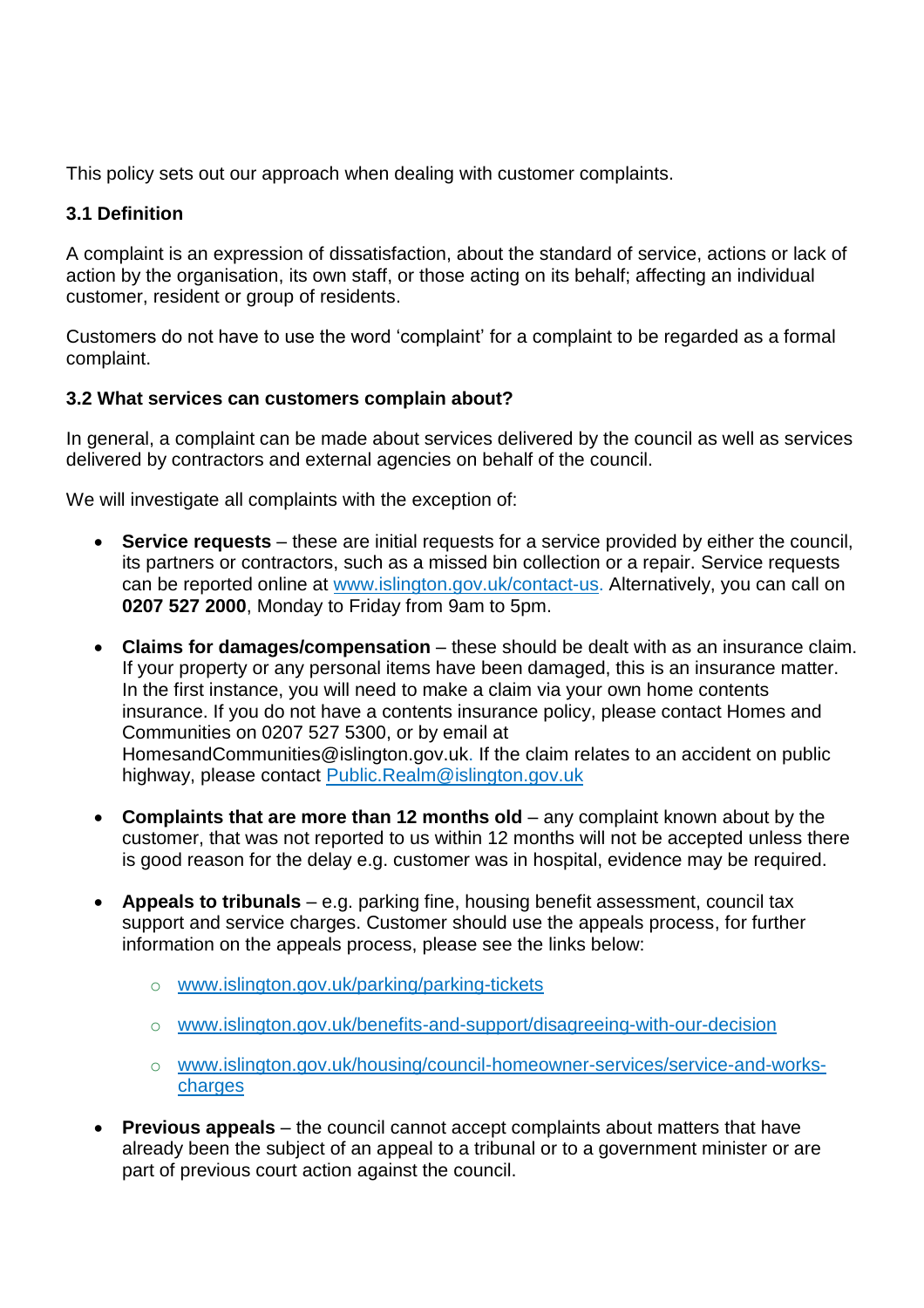- **Complaints that have already been investigated** any [complaints that have alr](mailto:FOIA@islington.gov.uk)eady been through the council's complaints procedure or have been investigated by the Ombudsman should not be investigated again.
- **Complaints about council staff** some complaints contain issues about council staff or staff working on behalf of the council. These complaints can be investigated under the usual complaints policy but there is also a separate Human Resources (HR) policy which governs such issues. Depending on the nature of these complaints, if the complaint is to be investigated under our HR policy and the code of conduct for officers it may not be possible to keep the complainant informed of the progress, outcome, or specific action that may be taken against the member of staff. This could risk the investigation being prejudiced by disclosures of the process being taken and inconsistent with obligations of confidentiality in relation to others. To make a complaint regarding a member of staff, please use our online complaints form [www.islington.gov.uk/contact-us/complaints](http://www.islington.gov.uk/contact-us/complaints-forms)forms.
- **Personnel matters** new and existing staff of the council, organisations who deliver services on behalf of the council cannot use the complaints process to address any employment related issues. These complaints are governed by the relevant Human Resources policy.
- **Housing Association (HA) or Social Landlord (RSL) complaints** Complaints about any matters relating to services provided by a Housing Association will not be accepted and should be made directly to the relevant HA or RSL.
- **Tenancy Management Organisation (TMO)** TMO's have their own complaints investigation procedures but they are required to log complaints on the council's complaints system and respond within the timescales set by the council. The TMO Support and Compliance Team monitors established TMOs (including co-ops) and supports the development of new TMOs. If you require further information, visit [www.islington.gov.uk/housing/council-tenant-services/council-tenant-and-homeowner](https://www.islington.gov.uk/housing/council-tenant-services/council-tenant-and-homeowner-involvement/tmo-support-and-compliance-team)involvement/tmo-support-and-compliance-team
- **Penalty Charge Notices (PCN)** There are legally defined procedures for challenging a PCN e.g. parking incorrectly, driving in a bus lane or failing to obey a sign. In these circumstances customers should follow the legal procedures which are provided on the actual PCN Notice. For further information on PCN notice[s www.islington.gov.uk/parking](http://www.islington.gov.uk/parking)
- **Initial reports of noise and neighbourhood nuisance** there is a separate procedure to deal with complaints about noise nuisance. If you wish to submit a report, visit [www.islington.gov.uk/community-safety/anti-social](http://www.islington.gov.uk/community-safety/anti-social-behaviour/antisocialbehaviourreporting)behaviour/antisocialbehaviourreporting Complaints about the conduct of these reports will be investigated in accordance with the Corporate Complaints Policy.
- **Legal disrepair claims** Where the customer has informed us that they are taking legal action against the council. All legal claims must be addressed in writing to: Legal Services, 3rd Floor, 7 Newington Barrow Way, London N7 7EP.
- **Alternative Remedy** When an alternative remedy such as legal action, tribunals or other procedures are more appropriate the customer should be advised of them.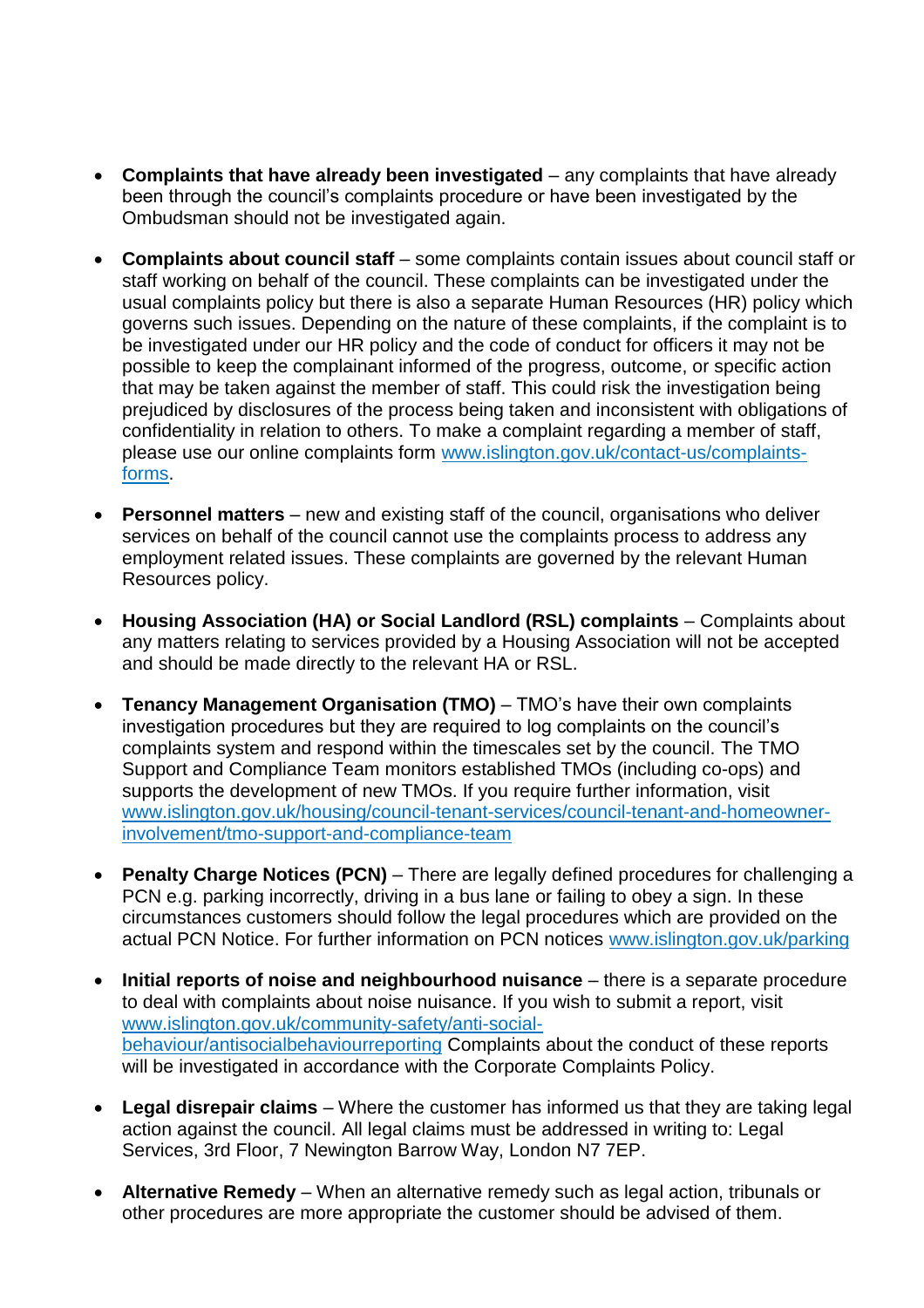**• Data Protection and Freedom of Information** – Refer to **FOIA@islington.gov.uk** see 3.6

# **3.3 Complaints about Adult Social Services or Children's Services**

Safeguarding vulnerable adults and children

Some complaints to Adult Social Services and Children's Services relate to the abuse or suspected abuse of a vulnerable adult or child. In these circumstances customers should immediately contact:

Adult Social Services Adult Social Services Access Service Tel: 020 7527 2299 Email: [access.service@islington.gov.uk](mailto:access.service@islington.gov.uk)

Children's Social Care Children's Services Contact Team Tel: 020 7527 7400

# **Complaints**

Adult Social Services and Children's Services have their own statutory complaints procedures. Customers should first try to resolve the complaint with the line manager providing the service. If it cannot be resolved locally the customer should contact the relevant complaints officers at the offices below.

People Directorate 222 Upper Street London N1 1 XR Email: [people@islington.gov.uk](mailto:people@islington.gov.uk) Tel: 020 7527 8046 Text talk No. for deaf service users: 07860 026673

Children's Customer Care and Complaints Manager 3 Elwood Street London N5 1EB Email: [jennifer.watson@islington.gov.uk](mailto:jennifer.watson@islington.gov.uk) [childrenssocialcare.complaints@islington.gov.uk](mailto:childrenssocialcare.complaints@islington.gov.uk) Tel: 020 7527 8048

Looked after children and young people can use the following freepost address. Freepost children's complaints 3 Elwood Street London N5 1EB Email[:childrenssocialcare.complaints@islington.gov.uk](mailto:childrenssocialcare.complaints@islington.gov.uk)

# **3.4 Complaints about Councillors**

Member of Parliament (MP's) and Councillor Conduct complaints are dealt with by the council's Monitoring Officer. Visit the council's Democracy web page for more details. [www.islington.gov.uk/about-the-council](http://www.islington.gov.uk/about-the-council)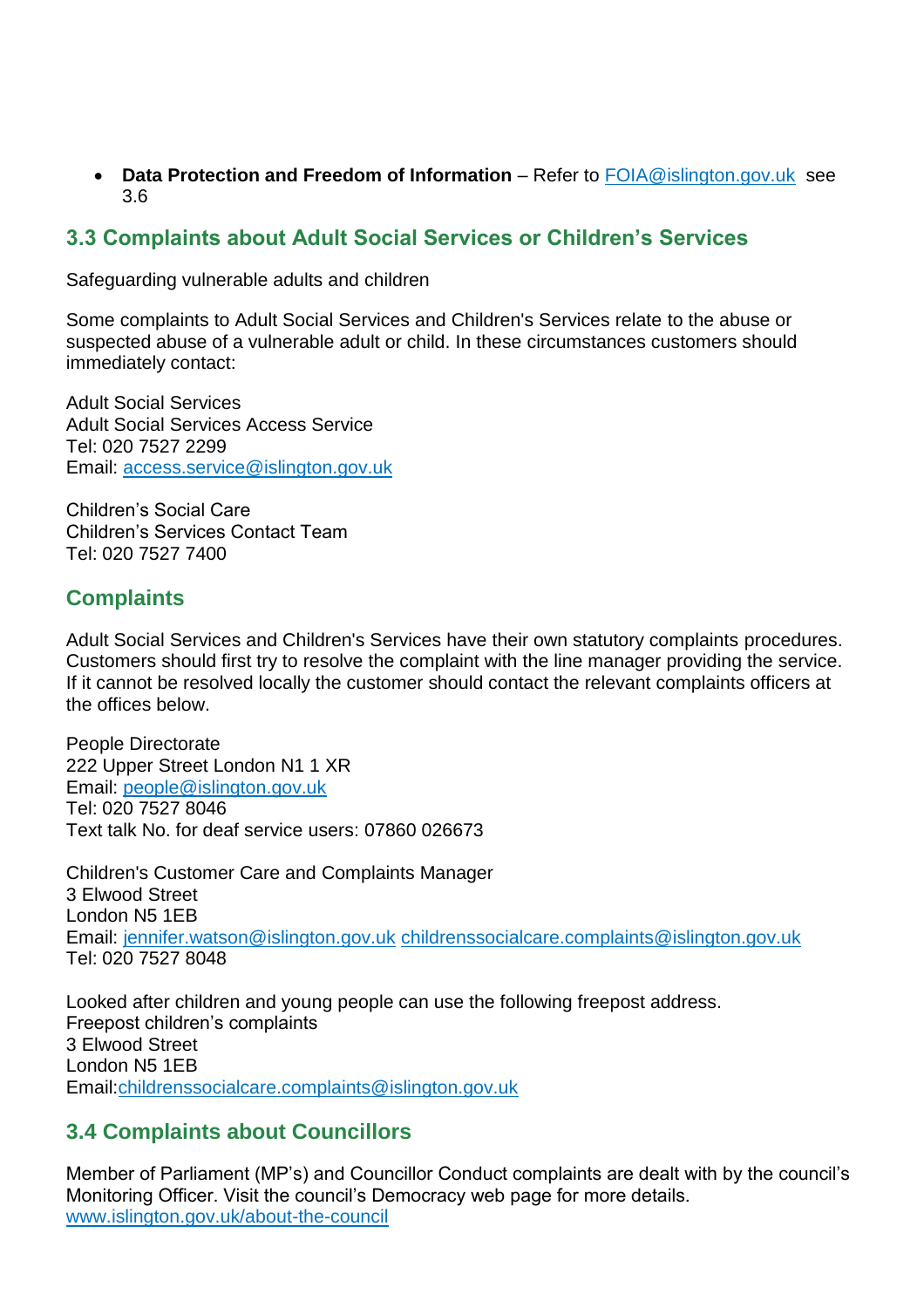## **3.5 Educational establishments**

Schools, Colleges, Universities and Commissioned Children Centres operate their own complaints procedures which are separate from the council's procedures. Customers should contact the Head Teacher or administration department of the institution concerned for information on how to complain. If they are not satisfied after that they can ask the governing body to look at their complaint.

## **3.6 Access to Information requests**

Standard Information Complaints, Internal Reviews, Data Protection Complaints and Information Commissioners Officers complaints are not dealt with under the corporate complaints procedure. There is a separate complaint route, which leads to the Information Commissioner (ICO), if the complaint is not resolved satisfactorily. Detailed guidance can be found in the Access to Information policy.

## **3.7 Who can complain?**

Anyone who uses or is affected by our services can make a complaint. This includes:

- Residents
- Service users
- Carers
- People who work in or visit the borough
- Local businesses
- Community groups

We acknowledge that some people need help to make a complaint and as such, we will normally accept complaints made on behalf of someone who is unable to do so themselves. Complaints can be made by a third party e.g. a relative or carer, a Councillor or Member of Parliament, a solicitor or other advocate and advice agency.

These complaints should be dealt with in exactly the same way as a complaint made directly by the customer. In some instances, it may be necessary to ask for appropriate consent from the complainant. For further advice on consent issues, please contact the Corporate Customer Service Team (CCST).

## **3.8 How are complaints made?**

Customers can make a complaint using a variety of methods. These include:

- by online complaint form
- by e-mail
- by letter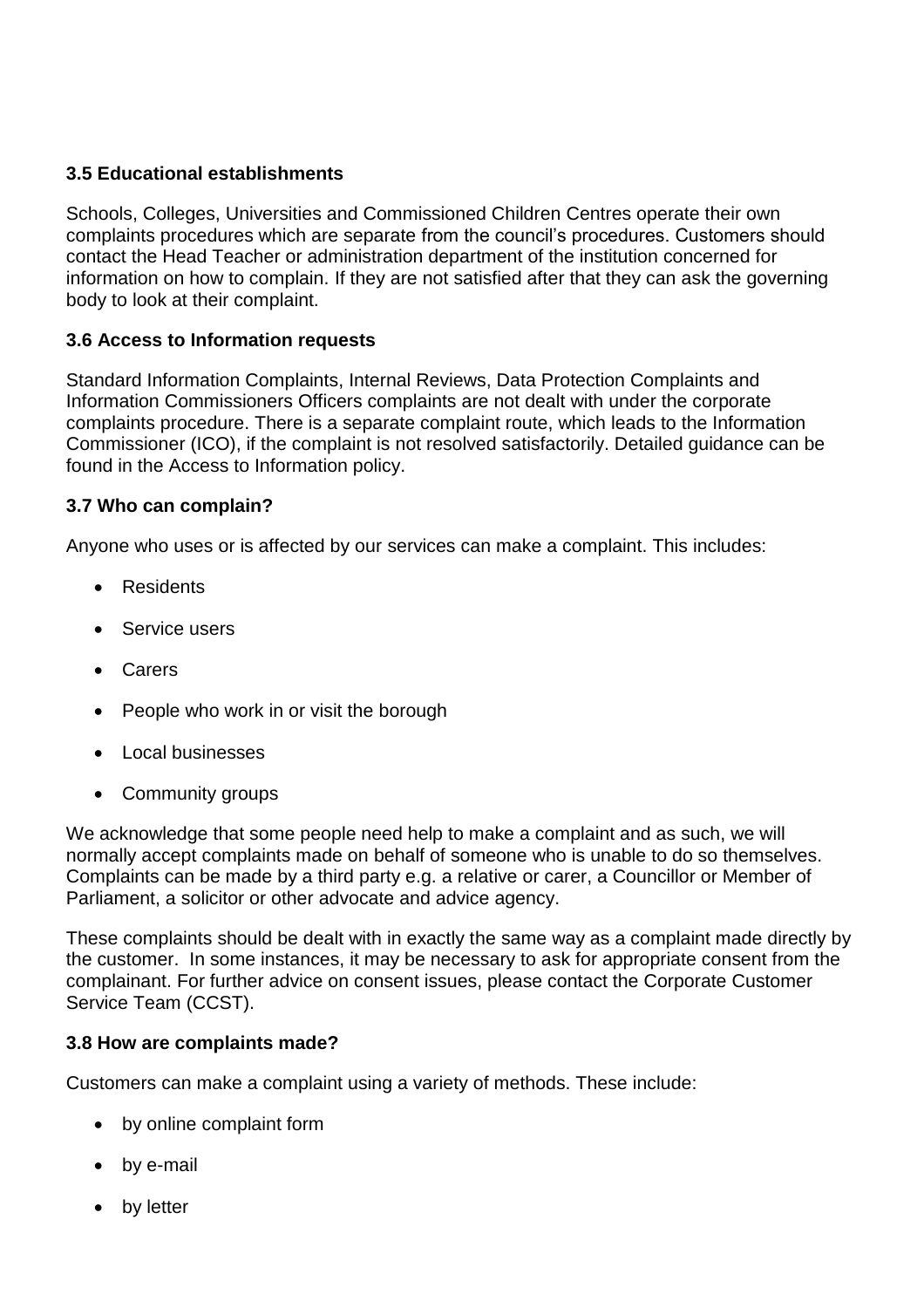• face to face (in person)

Some customers with disabilities may choose to use other methods to make a complaint. Further information on this can be obtained from the council's website: [www.islington.gov.uk/accessibility](http://www.islington.gov.uk/accessibility)

Where a complaint is received in person, it is the responsibility of the person receiving the complaint to ensure that a full written record of the complaint is retained. This is important to ensure the customer receives a suitable response and will be reviewed should the customer wish to exercise their right to request a subsequent further review of the complaint by the council or the Ombudsman.

It should be noted that the Housing Ombudsman insists that all complaints are made in writing. Written complaints provide a signed, accurate record of the issues complained about which is important to have and complainants should be encouraged to put their concerns in writing. If there are reasons why this might not be possible the alternative of face to face is available and complaints countersigned by the complainant.

## **3.9 Anonymous complaints**

A judgement needs to be made on a case by case basis whether to look into the substance of anonymous complaints, since they might highlight management issues which need to be investigated and addressed. Further guidance on this can be obtained from CCST.

## **3.10 Recording complaints**

The council has a corporate system that is used to record customer complaints. This is known as Customer Relations Management (CRM): Complaints.

CRM: Complaints must be used to record all customer complaints, as well as to attach any accompanying notes and documentation. This will help to ensure a thorough investigation is carried out and will be used should the customer request a subsequent further review of the complaint by the council or the Ombudsman. The failure to accurately record complaints and any additional documentation and notes on CRM can lead to delays for the customer and additional and unnecessary work and costs for Directorates.

For guidance on how to use the CRM: Complaints system or to request training staff can contact the Central Complaints team.

# **3.11 Privacy Notice**

Information provided can be used for the purposes of complaint investigation. All data must be held securely and processed in accordance with the Data Protection Act 2018 and the General Data Protection Regulation. In order to investigate a complaint, the council might share the customer's name and contact details and details of the complaint with other services in the council so that a response can be made. If the complainant is escalated to the Local Government and Social Care Ombudsman (LGSCO) and/or the Housing Ombudsman (HO) to investigate the council may share information with them, however this will always be limited to what is required for the investigation. Further details can be found at [www.islington.gov.uk/about-the-council/information-governance/data-protection/privacy-notice](http://www.islington.gov.uk/about-the-council/information-governance/data-protection/privacy-notice)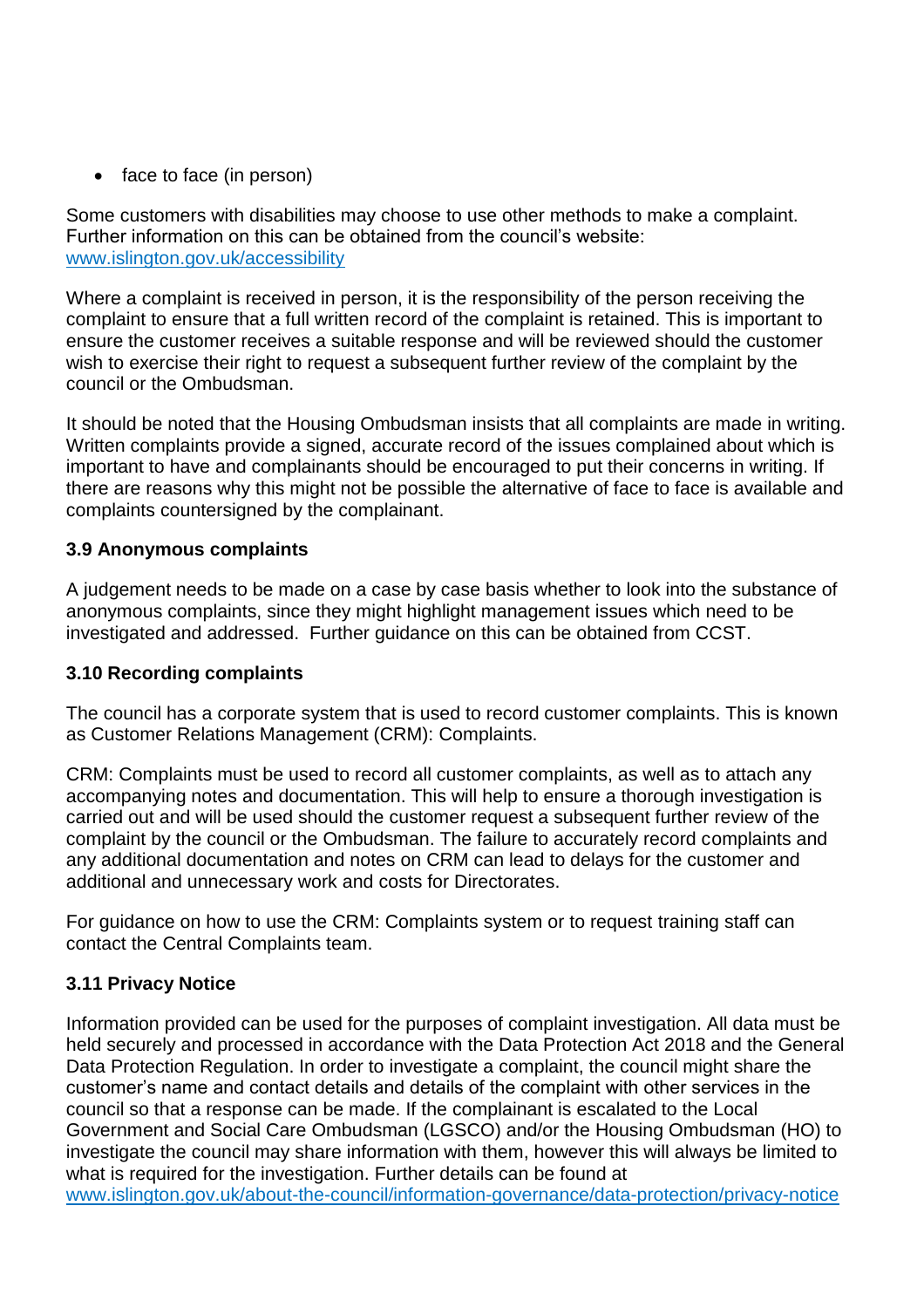#### **4. Unreasonable and/or unreasonable persistent complainants**

On occasions, staff will inevitably have contact with a small number of complainants who absorb a disproportionate amount of resources when dealing with their complaint. This is despite there being nothing further that can reasonably be done to assist them or rectify a real or perceived problem. In these situations, the decision may be made to classify the complainants' behaviour as unreasonable and/or persistent.

The Unreasonable Complainants Behaviour Policy which is to be used in conjunction with the council's Corporate Complaints Policy, provides a framework to aid the decision-making process when a complainant may be thought to be unreasonable or persistent. It stresses the importance of discretion prior to policy application and the importance of balancing the rights of the individual to have their complaint(s) addressed thoroughly and appropriately with the rights of staff involved in complaints handling to be treated reasonably.

It should be emphasised that this policy should only be applied after all appropriate and reasonable measures have been taken to try to resolve complaints. A complainant may not be regarded as unreasonable or persistent until all the requirements of the complaints procedure have been reasonably addressed or implemented. Every effort must therefore be taken to ensure material or substantial aspects of a complaint are thoroughly addressed while the Unreasonable Behaviour Policy is being considered as a course of action. This ensures that all initial complaints are handled in a fair and equitable manner.

Any member of staff who believes that the Unreasonable Complainants Behaviour Policy might apply, or come to apply in the future, must ensure that full and detailed documentation is maintained.

The policy will only be applied following careful **consideration** by the Service Manager, and with the **authorisation** of, Director of Customer Service and/or the Customer Services and Improvement Manager. This policy may also apply to any of the council's partners whose customers might not have accessed other council services. Further details of the Unreasonable Complainants Behaviour Policy can be obtained from the Corporate Customer Service Team (CCST)

## **5. Resolving complaints before they reach the formal stage of the procedure.**

It is possible to identify potential problems that could become complaints and resolve them before they reach the formal procedure. Every effort should be made to do this as the best way of resolving complaints is by dealing with the problem as soon as possible.

If someone says they want to make a complaint it should always be dealt with as a complaint but it is worth asking the customer if they will give the council, the opportunity to try and resolve it before it is recorded as a stage 1 complaint. If the customer agrees to this, the issue should be resolved as quickly as possible (no longer than 10 working days) before it is registered formally as a stage 1.

#### **6. The council's complaints procedure**

The council operates a two-stage complaints procedure: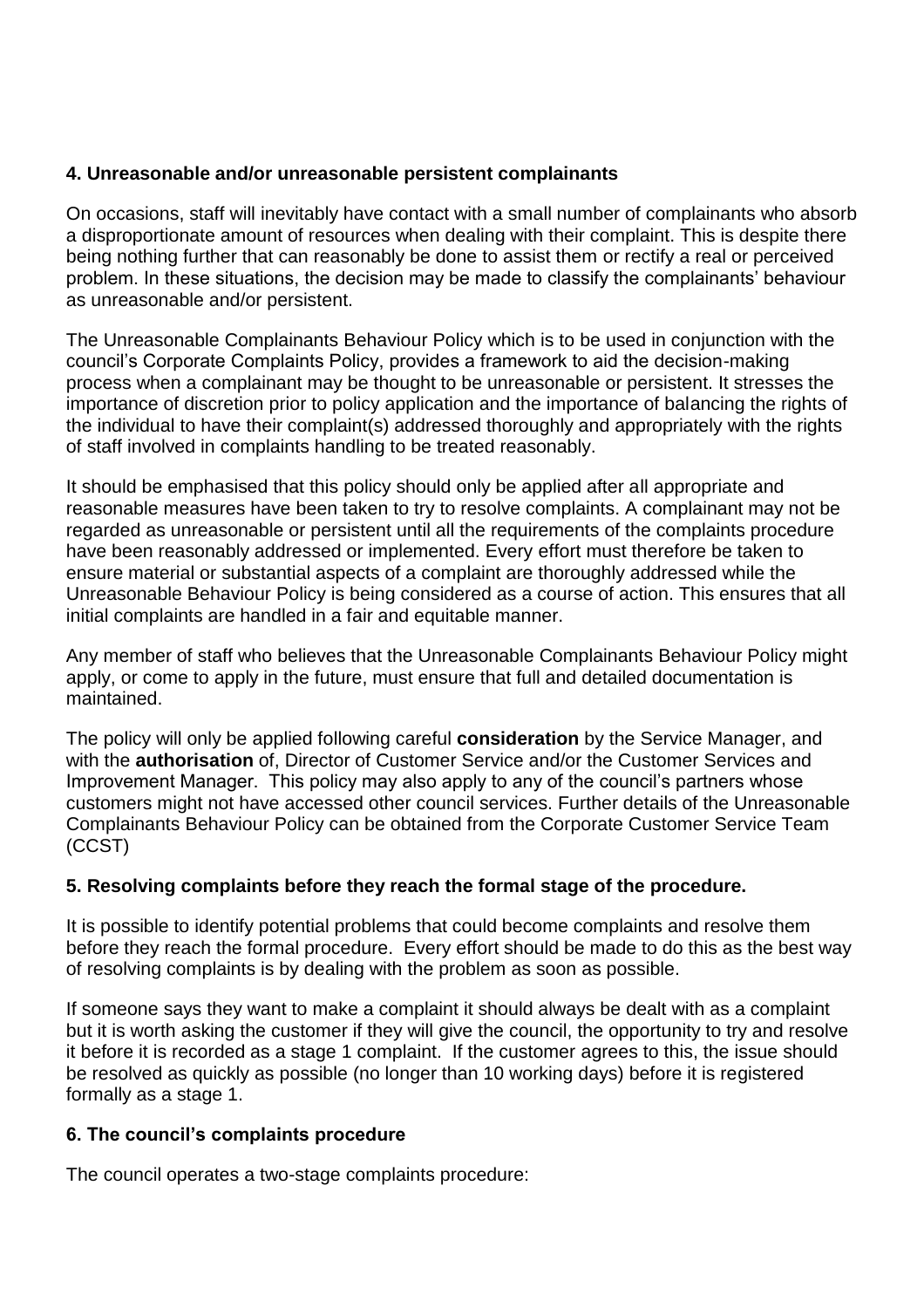- Stage 1 The first stage is investigated and responded to locally by the service area in which the complaint originated.
- Stage 2 Chief Executive's stage this second stage of the complaints procedure gives the customer the right to request that an investigation of their complaint is undertaken by the Corporate Customer Service Team on behalf of the Chief Executive.

Emphasis should always be placed on resolving complaints at the earliest possible stage of the process. The key to delivering a satisfactory resolution for the complainant is to ensure that there is a clear understanding of the outcome the customer expects. Often when a customer complains, they simply expect an apology and an assurance that the problem will not recur. This can often be addressed in the initial stages of the complaint by way of a simple phone call. However, you must agree with the complainant that the call has addressed their complaint and they no longer wish to pursue the formal process. Notes of any contacts must be made on CRM and internal systems.

## **6.1 Stage 1 departmental and service area investigation**

Services must ensure that the complaint is acknowledged in three calendar days (excluding bank holidays) of it being received in the council. Complaints received outside business hours will be treated as received the following working day. A full investigation will be conducted and a final response will be sent in 10 working days of registration. This is the maximum time allowed. If it is possible to respond more quickly, then every effort should be made to do so. If you have a reason for not meeting the deadline you MUST send a holding response briefly explaining the delay with an expected due date.

Final responses should always be reviewed and signed off by either a Senior Manager or Head of Service before being sent.

A full audit trail of the complaint, acknowledgement, response and supporting documentary evidence, including but not limited to e-mails and interview notes, should be recorded on the CRM: Complaints system. The information held on CRM will be used to review the complaint if the complaint is escalated to the Chief Executive stage.

The system should also be updated at each stage of the investigation for monitoring purposes. For example, a date should be entered into the system as soon as the acknowledgement letter is sent; a copy of the letter and all responses should be attached to the complaint record and using the drop down options outcomes recorded.

A complaint response should be sent in PDF letter format which may be attached to an email.

The failure to record all notes and documentation relating to the complaint will cause delays and may result in complaint not being accepted at the Chief Executive stage of the complaint process.

Responses should address all of the complainant's concerns and be;

- Clear and concise.
- Statements should be supported with evidence.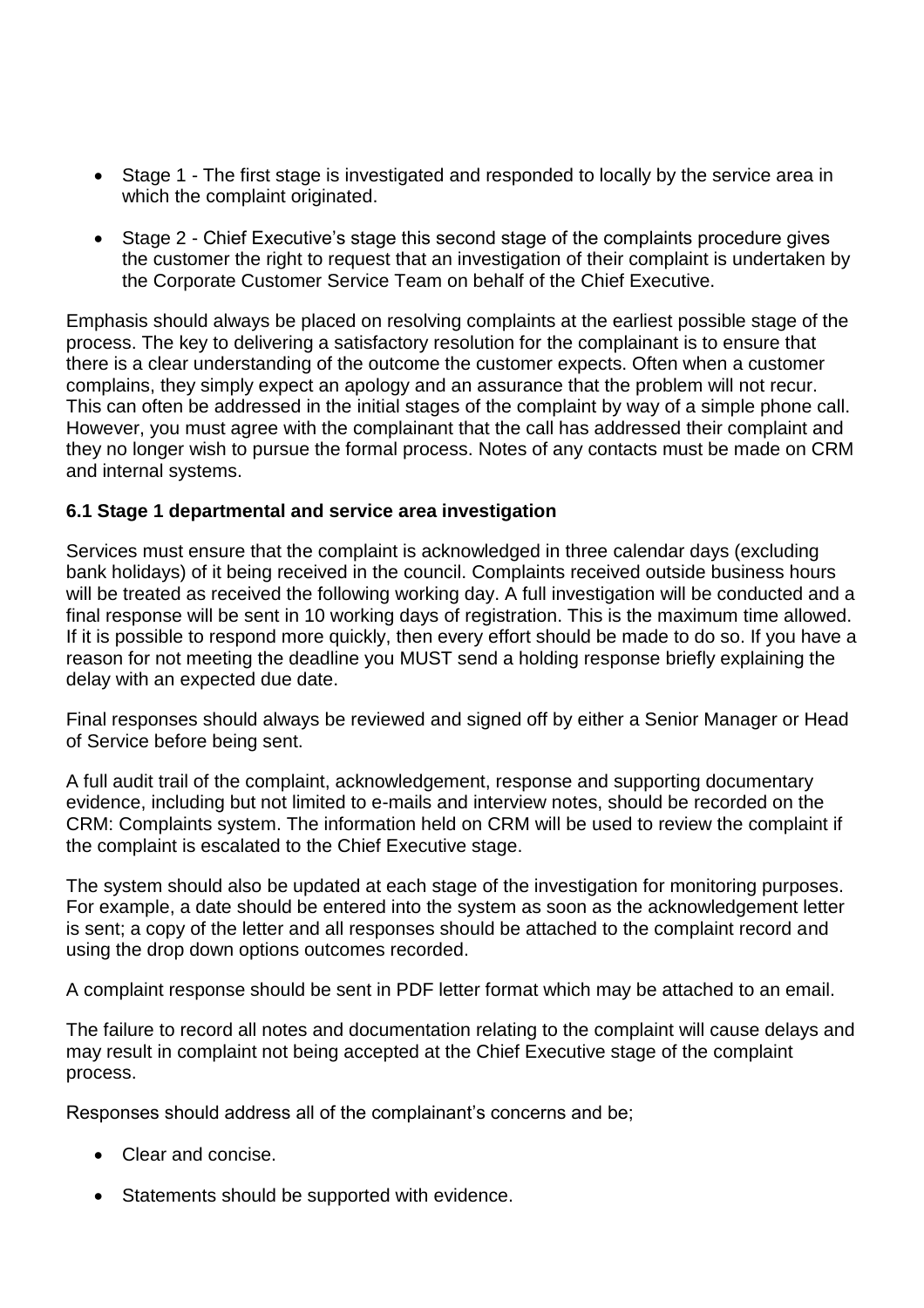- Honest and accurate.
- Professional and courteous.
- Jargon free and written in plain English.
- Free from spelling and grammatical errors.
- Offer compensation if/where appropriate

## **6.1.1 Complaints that cross services**

Sometimes a complaint involves more than one service. In these instances, and in line with good practice, and Ombudsman guidelines, one response should be issued on behalf of the council. The complaint must be logged against the area which is the substantive part of the complaint and the subsidiary service must provide comments for their service area. Only in exceptional circumstances should separate complaints be issued, this must be agreed between services and the customer advised in the complaint acknowledgement letter.

## **6.1.2 Responses to complaints which are upheld or partially upheld should contain:**

- $\bullet$  the outcome either upheld/partially upheld and the reason(s)
- a detailed explanation of what happened and why things went wrong
- an apology
- details of the action to be taken and remedies to put things right
- information on any payment agreed to compensate the customer see Point 7.3 Resolutions, Remedies and Compensation for full details
- the name and contact details of the officer responsible for ensuring that action is taken
- the timescale within which the action will be taken
- where appropriate, details of the measures to be taken to prevent a recurrence of the problem
- confirmation that within two weeks they can chase any part of the complaint which has not been addressed or which requires clarification, OR request a complaint escalation within one calendar month.

## **6.1.3 Where a complaint is not upheld the response should provide:**

- $\bullet$  the outcome and the reason(s)
- an explanation detailing the investigation that was made into the complaint and why the complaint was not upheld.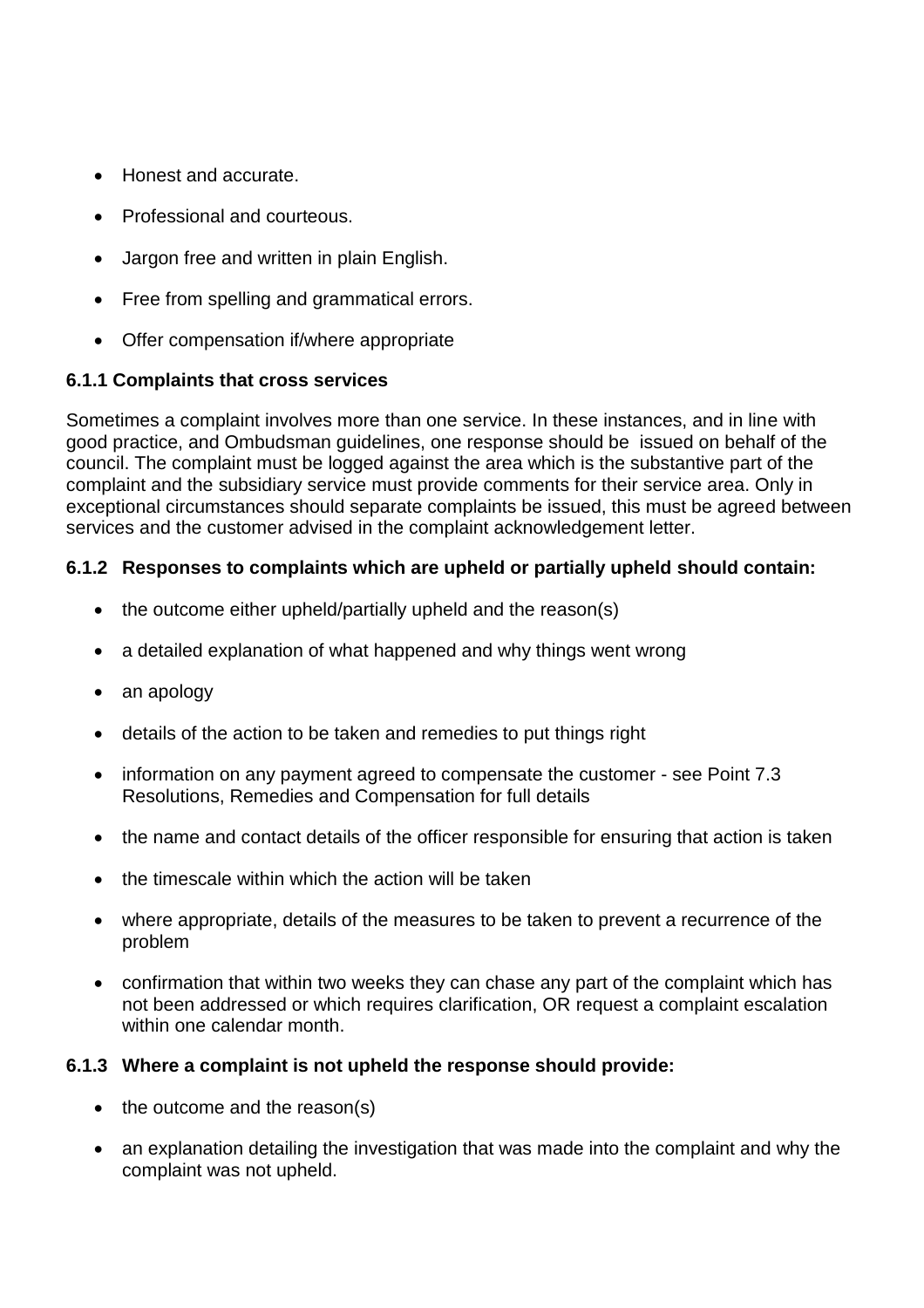• Confirmation that within two weeks they can chase any part of the complaint which has not been addressed or which requires clarification, OR request a complaint escalation within one calendar month.

#### **6.2 Escalation to Chief Executive stage**

Chief Executive (CE) Investigations are carried out by the Corporate Central Complaints Team (CCCT) on behalf of the Chief Executive.

When a complainant makes a request for an investigation at Chief Executive's Stage of the complaints procedure, the department where the complaint originated and the receiving office/officer should clarify with the complainant why they are making the request. This could include asking the customer which part of the Stage 1 response they are dissatisfied with; and what remedy they seek. The complainant is expected to provide copies of any additional documentary evidence they have to support their request.

If a stage 1 is completed and the complainant requests an investigation at the CE stage of the complaint process the receiving officer should email the reasons and new supporting evidence, clearly labelled, to the CE team using the generic email address [central.complaints@islington.gov.uk](mailto:central.complaints@islington.gov.uk) with a summary of your views of the complainant's request.

The Corporate Central Complaints Team will undertake an initial desktop review of the complaint using all of the evidence provided.

CE stage escalations will only be accepted after all the issues raised at stage 1 are completed. This includes arrangements and/or completion of any outstanding work and/or provision of service. A remedy must be addressed at stage 1 or the complaint will be returned as incomplete.

In certain circumstances, if the complainant insists on an escalation and if it is considered that not escalating the complaint would cause more problems, the complaint should be escalated. The complainant must request an escalation within one calendar month of the date of the stage 1 process, unless there are exceptional circumstances.

Once the CE escalation has been accepted the Corporate Central Complaints Team (CCCT) will acknowledge receipt of the complaint in three calendar days (Excluding bank holidays).

#### **6.3 Chief Executive Stage**

The CCST is responsible for ensuring the customers complaint receives a full investigation and response within 20 working days of receiving the complaint. (excluding bank holidays).

The CCST will advise the customer of the following in 20 working days:

The complaint has been investigated and a decision on the outcome and remedy (if appropriate) has been made.

The CCST will provide service with a copy of the draft for comments and the final response on completion.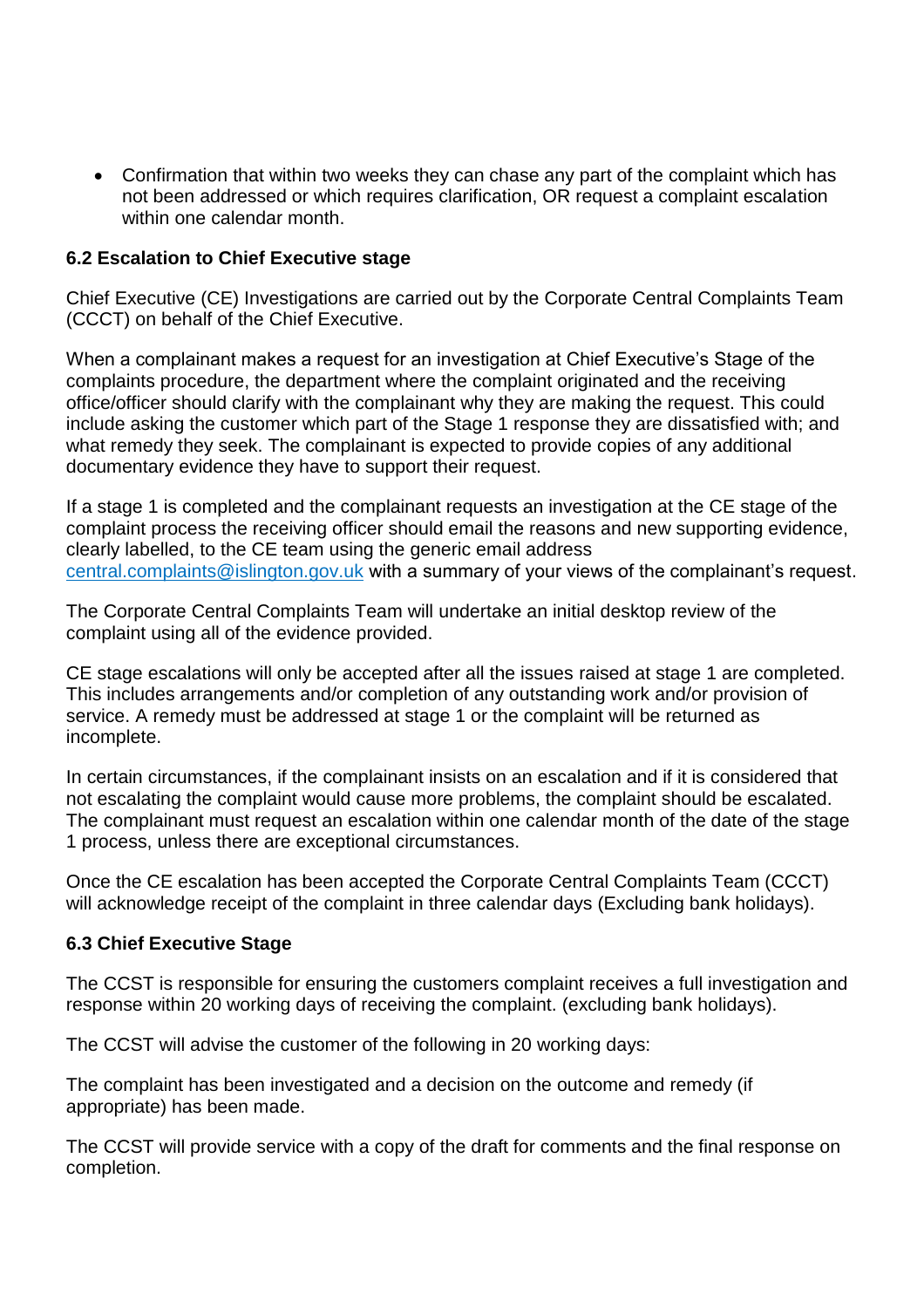#### **6.3.1 Decisions on redress**

The CCST will provide the service with a draft copy of the response and suggest appropriate remedies before the response is sent to the complainant. The CCCT has the authority to award or increase the level of compensation which must be paid by the service areas. The CCCT will also decide how compensation is apportioned between departments. Any other suitable remedy can be determined by the CCCT team without challenge this will ensure recommendations are consistent and fair.

A charge of £400 will be made to the relevant department for each Chief Executive Stage investigation undertaken, if the complaint is upheld or partly upheld.

#### **6.4 Local Government and Social Care Ombudsman/Housing Ombudsman complaint**

If the complainant still feels that their complaint has not been dealt with properly or fairly, they can make a request for their case to be considered by the Local Government and Social Care Ombudsman/Housing Ombudsman (LGSCO/HO). The LGSCO/HO is fully independent of local councils and is answerable to parliament.

A complaint can be made to the LGSCO at any time, although the LGSCO will usually refer premature complaints to the council if they have not completed the internal complaints procedure.

Complainants can approach the Housing Ombudsman directly eight weeks **after** the Council's final response. However, if they wish to do so within eight weeks, a ward Councillor must give permission for this to happen.

All Ombudsman complaints are managed by and through the Central Complaints Team who record the complaint on CRM: Complaint system. The Central Complaints team will contact service if the LGSCO/HO request additional information, this could include responses to questions and provision of any requested/documents/records/policy and process procedures. The Central Complaints team will send the ombudsman complaint and the council's standard response template to the service area giving a date for its completion and return to the Central Complaints team.

The ombudsman complaint will provide the complaint details with the questions and/or issues requiring a response.

The lead service is responsible for collating and returning all info as requested by Central Complaints on behalf of the Ombudsman. The Customer Services and Improvement Manager is responsible for signing off the response, which should be sent to Central Compliants in Word format, (including any supporting evidence) and ensuring it is returned to the LGSCO/HO within the designated timescale.

The Ombudsman will make a decision based on the information provided and write to the complainant and the Corporate Central Complaints Team (CCCT) explaining their decision and outlining any remedies and actions to be taken, such as a compensation payment. The CCCT will be responsible for ensuring the decision is communicated to the relevant service area, coordinating any actions that may have been recommended and for updating the CRM: Complaints system.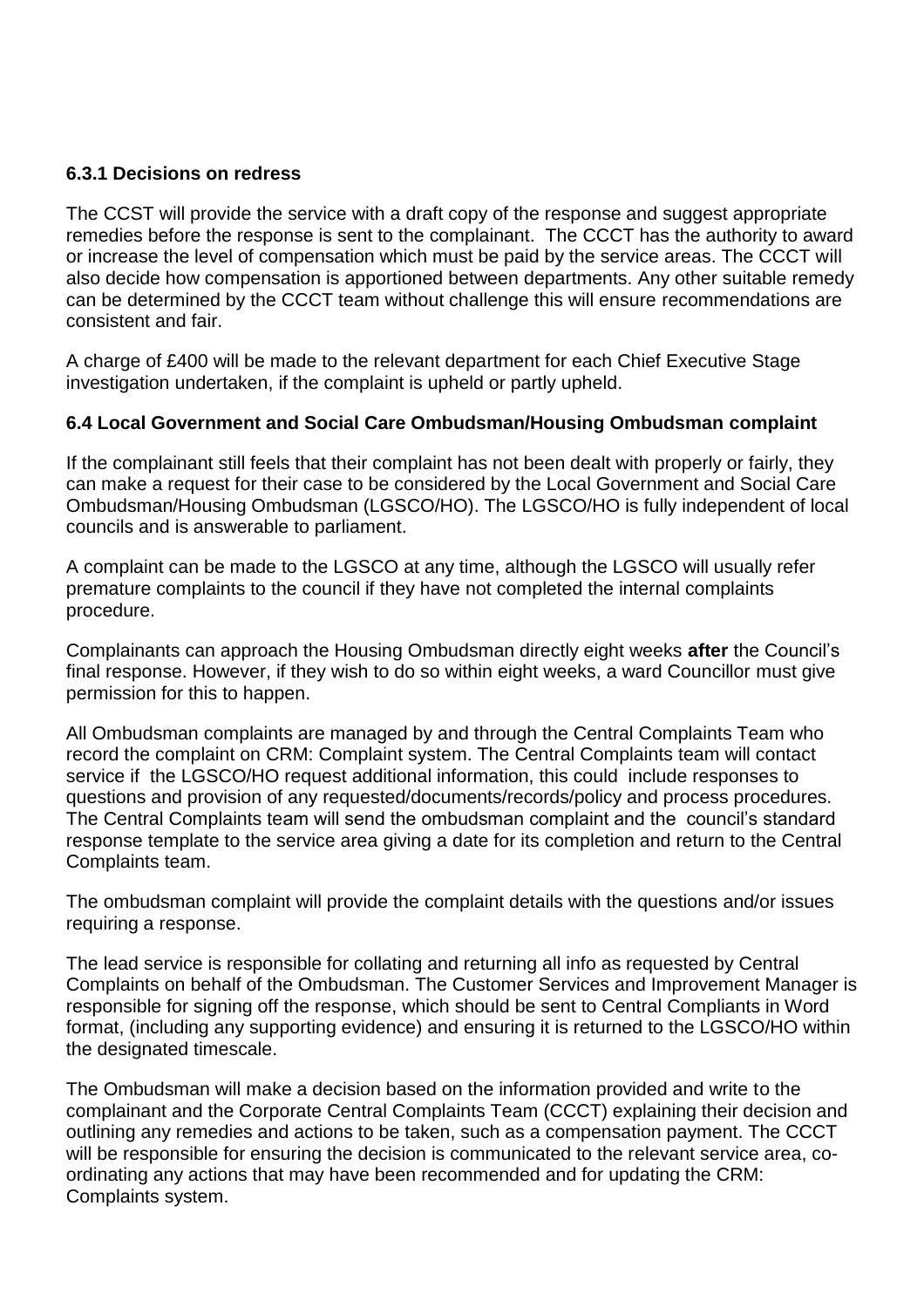**Note:** The LGSCO/HO investigator may at some point during their investigation want to look at files or interview members of staff – the Customer Services and Improvement Manager will in such cases be responsible for co-ordinating these interviews.

The Customer Services and Improvement Manager is the LGSCO/HO link officer. All enquiries from the LGSCO/HO and responses to their enquiries **should only** be made through the Customer Services and Improvement Manager and the Central Complaints Team.

## **7. Good practice (all stages)**

## **7.1 Timescales**

It is important to keep to the published timescales for dealing with complaints. However, if the investigating officer thinks that they need more time to carry out a full investigation they should contact the customer to agree a reasonable extension of the timescale.

## **7.2 Contacts with customers**

Experience tells us that often when customers make a complaint, they simply want us to acknowledge the mistake and to ensure that remedial action is taken. This can be achieved by way of a simple telephone call and follow up letter advising the customer of the action that has been taken to resolve the issue. Complaint investigators are therefore encouraged to:

- telephone the customer at the earliest opportunity where it is felt that this will help
- take action to ensure a follow up letter is sent
- to ensure remedial actions are implemented within the agreed timescales.

These actions should also be recorded in the CRM: Complaints system in order to provide a full audit trail.

## **7.3 Resolution, Remedies and Compensation**

When we are at fault, we need to put things right by acknowledging our mistakes and apologising for them, explaining why things went wrong and what we will do to prevent the same mistake happening again. This should happen at the earliest possible point in the process.

So far as possible, we should seek to put the customer back to the position they would have been in if there had been no fault. Sometimes however, it is not possible to "turn the clock back" in this way and in these cases, financial compensation may be appropriate. This will help avoid unnecessary escalations.

- It is advisable to get the agreement from the complainant for any compensation payment above £50.
- For efficiency and safe receipt, payments should be by BACS unless crediting a rent/service charge account. Bank account details for payments over £50 must be obtained from the customer and attached to Cedar when processing the payment. Cheque payments are available at the customer's request.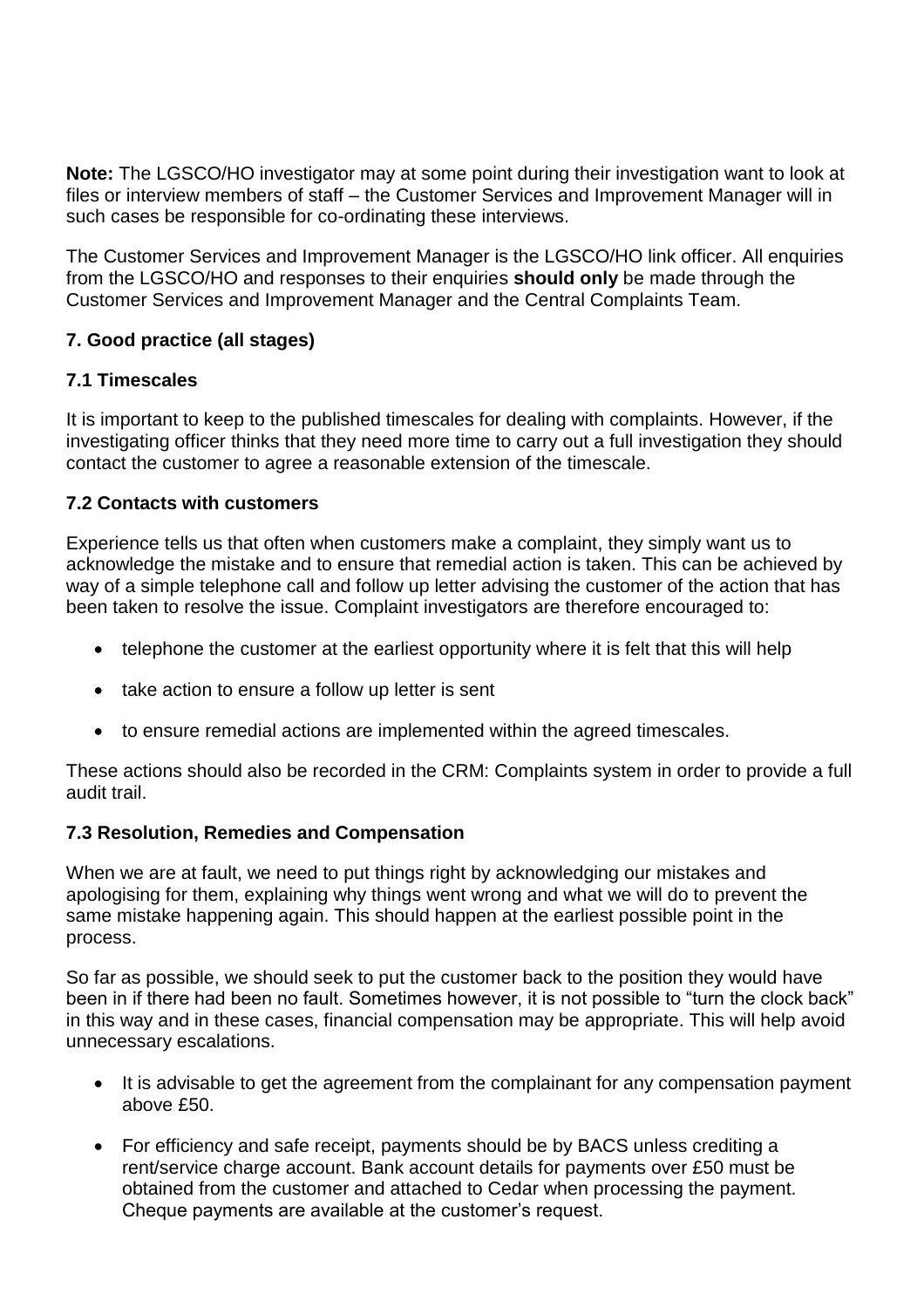- The Stage 2 complaint response must stipulate that the payment is offered in full and final settlement of the complaint and where appropriate the total sum must be specified.
- State in your letter that the complainant has up to one month from the date of the letter to accept the monetary offer.
- Acceptance after the date may still be considered at the discretion of the service area and the Corporate Central Complaints Team.
- The council may exercise its discretion/rights in offsetting compensation payments against any monies owed to the council. However, please note that if monies owed are in dispute advice should be sought from the Corporate Central Complaints Team.
- Compensation for cross service complaints should be paid by the service against which the complaint is registered. One payment must be issued; the lead service should obtain necessary budgetary payment code to recharge the subsidiary service.

For staff, further guidance from the Corporate Complaints team and the Local Government Social Care Ombudsman can be found on the internal directory, Dealing with Complaints.

Even where it is not clear that we have failed in our duty of care, it may still be appropriate to offer a remedy payment for the customer for time and trouble. This again will often head off escalations and prevent further unnecessary costs to the council. Directorates will therefore need to consider compensation as a matter of course.

Other remedies that could be considered to resolve the situation include taking proactive action such as mending a leaking roof, backdating a re-housing application, or a Benefit decision. This can save time, reduce stress and is cost effective in the long term.

## **7.4 Local Government and Social Care Ombudsman (LGSCO)**

The LGSCO set out six core principles as a benchmark for standards expected when investigating complaints. These are accepted as a benchmark for the local authority and adhered to during the formal complaint handling process. These principles of good administrative practice can be read at [www.lgo.org.uk/](http://www.lgo.org.uk/)

## **7.5 Housing Ombudsman (HO)**

The HO Complaint Handling Code promotes the progressive use of complaints, providing a high-level framework to support effective handling and prevention, alongside learning and development. As part of our membership obligations the authority will comply with the code and share the outcome of the self-assessment with residents [www.islington.gov.uk/contact](http://www.islington.gov.uk/contact-us/comments-and-complaints-info)[us/comments-and-complaints-info](http://www.islington.gov.uk/contact-us/comments-and-complaints-info)

The Housing Ombudsman Complaint Handling Code [www.housing-ombudsman.org.uk/](http://www.housing-ombudsman.org.uk/)

## **7.6 Learning from complaints**

We are committed to learning lessons from complaints and using them to improve services. Where a complaint highlights the need for changes to working practices, procedures or policies, the Head of Service must make sure that necessary action is taken to bring about the change.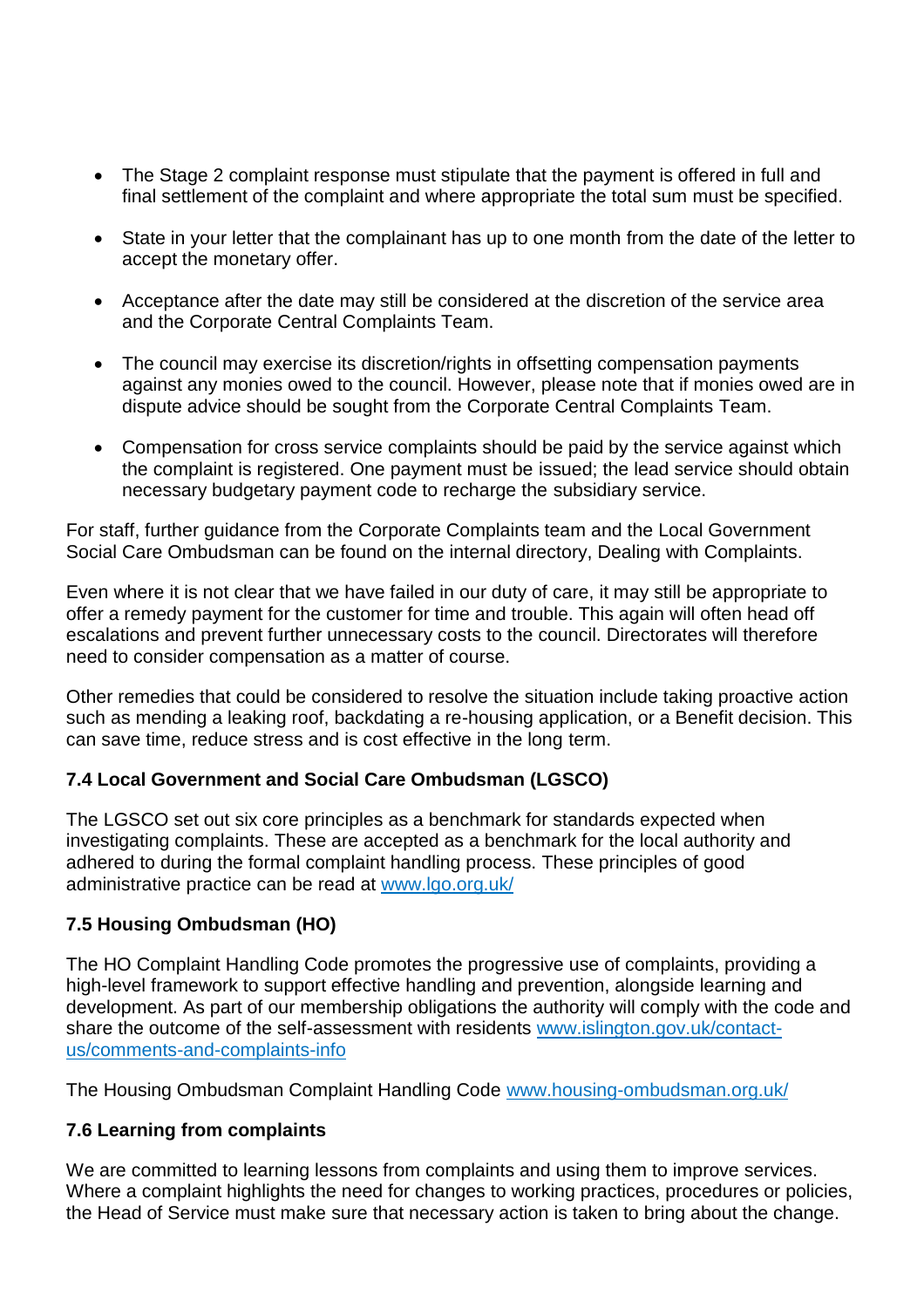Regular surveys of customers who have made complaints can also be undertaken and the feedback passed on to the relevant service areas to help improve service delivery and the way complaints are handled.

#### **7.7 Performance management**

All complaints must be accurately recorded on the council's complaints system CRM: Complaints.

Periodic reports are produced by the Corporate Central Complaints Team using the information in the CRM database. These reports are presented to the appropriate Director.

The Director of Customer Service will report to the Council's Executive on the operation of the council's complaints procedure and on complaints considered by the LGSCO/HO.

## **7.8 Confidentiality**

All complaints will be dealt with in accordance with the requirements of the Data Protection Act 1998 and the Freedom of Information Act 2000. The identity of the person making a complaint will be made known only to those who need to know in order to consider the complaint, and will not be made public by the council.

The council aims to be open and honest in its responses to complaints but sometimes it is necessary to maintain confidentiality. For example, we will generally not provide information about third parties to a complainant, although the investigation process might well involve the comparison of the complainant's circumstances with that of other people.

#### **7.9 Retention of complaints related documents and correspondence**

In general, copies of all enquiries and complaints, together with the responses, should be put on the relevant case file and kept for the period appropriate to the case.

Hard copies of correspondence on complaints which do not progress beyond Stage 1 of the council's complaints procedure can be destroyed two years after any remedy has been implemented.

Correspondence for complaints dealt with during the Chief Executive's stages of the council's complaints procedure, or which are the subject of investigation by the Local Government and Social Care Ombudsman, can be destroyed six years after any remedy has been implemented. Children Services responses must be kept for 25 years.

If complaints files or records are sent to archive, accurate records must be maintained to facilitate their retrieval. There is separate detailed guidance for officers on this.

## **7.10 Equalities and diversity**

Islington Council is committed to ensuring that the services we provide are relevant to the needs of all sections of the local community. The council aims to ensure that services meet the individual needs and expectations of local people and that everyone has equal access to services, regardless of their race, heritage, gender, religious or non-religious belief, nationality, family background, age, disability, or sexuality.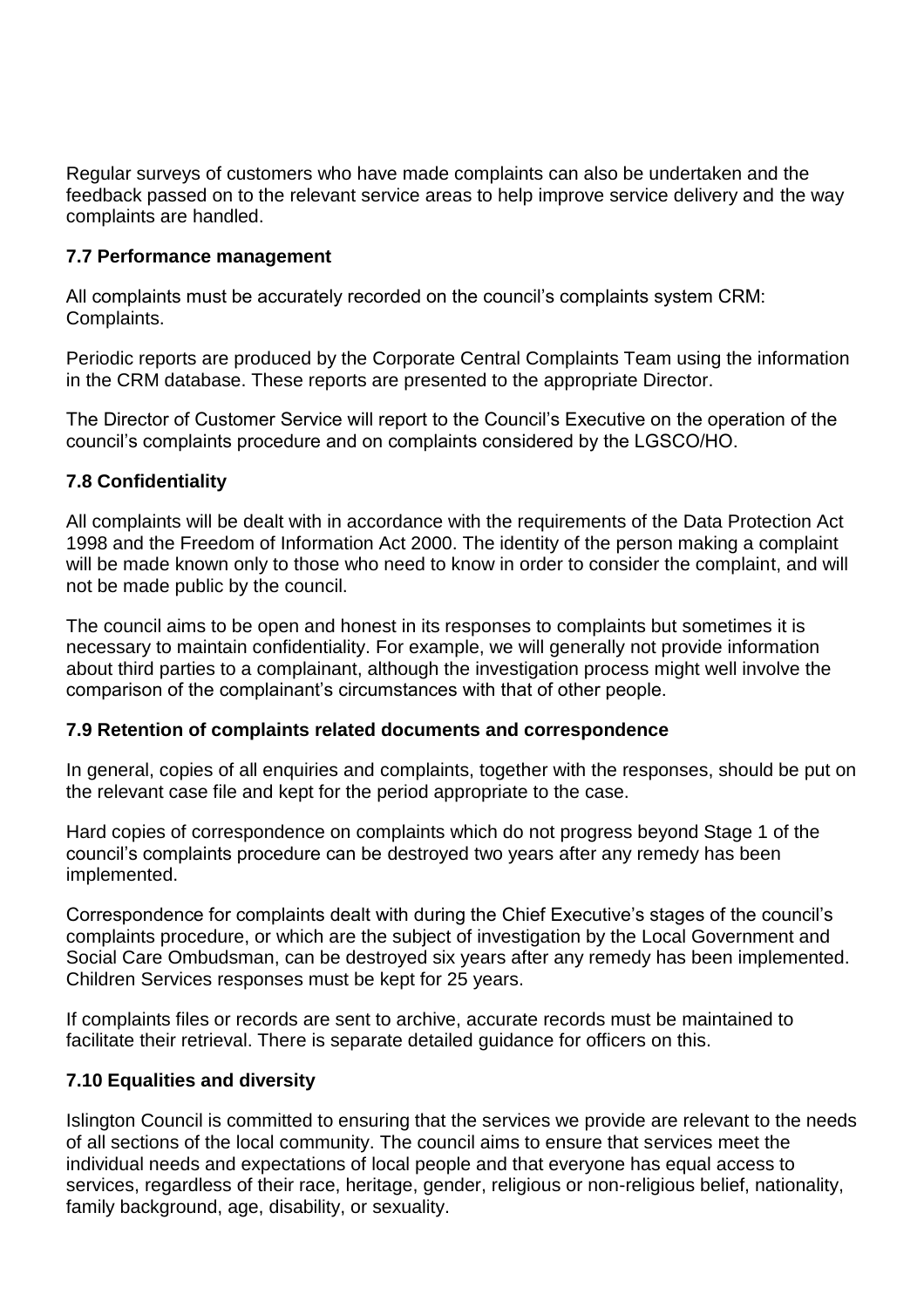We recognise that services must be relevant, responsive and sensitive, and that it must be perceived as fair and equitable by our service users and the wider community. We expect that contractors also share our vision and values.

We want to make the council's complaints procedure as accessible as possible, so we accept complaints in any format and in any language. We will also encourage a wide take up of the complaints procedure through contacts with advice agencies and organisations representing various community groups. The complaints leaflet can be made available in a wide range of formats, including Braille and audio tapes.

Complainants must be treated with respect, as we ourselves would like to be treated and should not receive any adverse treatment because they have complained. Council contractors and any external investigators must deal with complaints in a way that is consistent with the council's policy, respecting the council's standards on equalities and customer care.

Where requested, complainants should be encouraged to provide equalities monitoring data. They will need to be assured that their complaint will not be treated less favourably if they do give the information. This information should also be recorded on the customer record in the CRM: Complaints system.

#### **8. Further guidance**

Our internal website also contains other guidance that staff may find useful. This includes:

- Compensation Guidelines
- Unreasonable Complainants Behaviour Policy
- CRM guide and training manuals
- Write First Time
- Complaints procedure
- LGSCO remedies guidance
- HO remedies guidance

#### **Policy date updates**

| <b>Date</b>      | <b>Updates</b>                                    |
|------------------|---------------------------------------------------|
| March 2010       | <b>Routine Review</b>                             |
| November 2011    | <b>Routine Review</b>                             |
| <b>July 2014</b> | <b>Routine Review</b>                             |
| September 2016   | <b>Routine Review</b>                             |
| October 2021     | <b>Routine Review</b>                             |
| February 2017    | Amendments                                        |
|                  | 6.1.1 Responses to complaints which are upheld or |
|                  | partially upheld should contain.                  |
|                  | 7.3 Resolution, Remedies and Compensation.        |